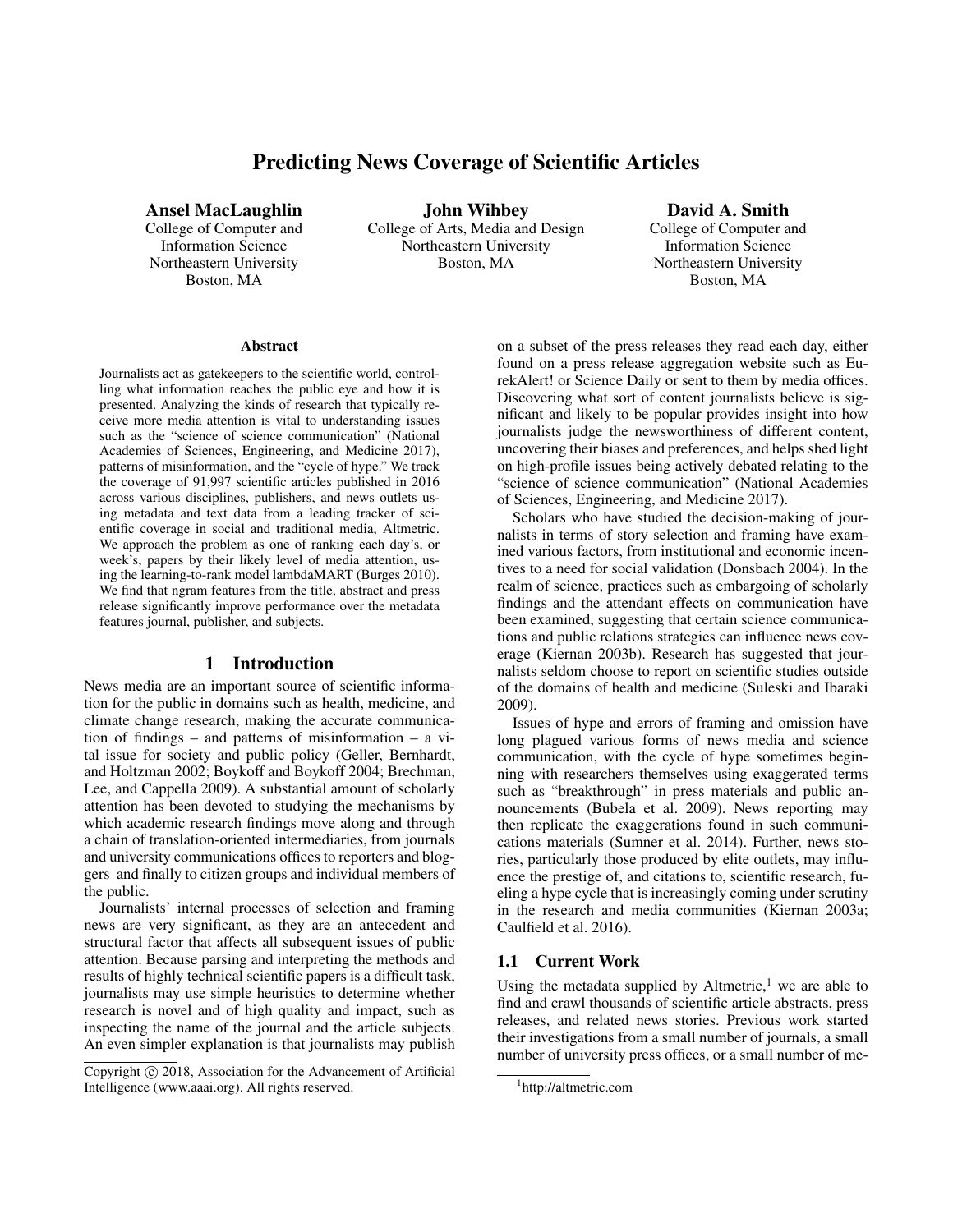dia outlets. This work, however, is the first, to our knowledge, analysis of news coverage of scientific articles across hundreds of disciplines and journals and thousands of news outlets.

## 1.2 Summary of Results

In summary, we find that the text of a scientific article's abstract, press release, and title, along with metadata on the subjects, journal and publisher are indicative of news coverage. We model journalists' daily or weekly selection process as one of ranking scientific articles to cover. This allows us to deal naturally with the resource constraints in any given outlet, as there are only so many slots for science stories in a given daily or weekly paper. We learn to rank a list of the scientific articles published on a given day or week using lambdaMART (Burges 2010) and optimizing NDCG. We find that having a press release is the most important feature for predicting article rank. Running just on the subset of scientific articles with press releases published on EurekAlert! or Science Daily (approximately 22% of the articles), performance decreases on the ranking task. This performance drop is perhaps indicative of the utility of press releases to journalists. In order to cover an article without a press release, journalists must devote significantly more time to reading and researching to determine if and how to write a piece.

## 2 Related Work

There are three lines of research relevant to the task at hand. First, we discuss research on altmetrics, their reliability, and their utility. Second, by examining surveys and research relating to the changing media ecosystem, we provide vital context for our analysis. Finally, we discuss computational approaches to predicting the popularity of content, scientific and not, on social and mainstream media.

## 2.1 Altmetrics

In 2010, the term "altmetrics" was coined (Priem et al. 2010). Altmetrics include a wide variety of counts, from coverage in mainstream news and social media (tweets, shares, likes, etc) to citations on Wikipedia. In the past decade, research has examined the utility of these new metrics to authors, universities, journals and repositories (Piwowar 2013; Priem, Groth, and Taraborelli 2012); what data ought to be included by altmetric providers and how to measure them (Bornmann 2014); and the correlation of various new metrics to traditional ones (Thelwall et al. 2013; Costas, Zahedi, and Wouters 2014). One significant problem with altmetrics is that they are easy to manipulate. It is not difficult to use a bot to artificially inflate the number of tweets or mentions of a given article. Although altmetric providers, such as our data source Altmetric, make efforts to identify and remove false coverage, a thorough examination of the data and sources is necessary. As is discussed later, counts of news coverage of scientific articles in our dataset are artificially inflated by non-content-creating websites which copy abstracts and press releases from other sources.

## 2.2 Media Ecosystem Context

There has also been significant research by scientists and journalists investigating what kind of scientific topics are covered in the news and how journalists select articles and convey information (Tanner 2004; Viswanath et al. 2008). In a study of health journalists, Len-Rios et al. (2009) find that journalists often use public relations materials when reporting on scientific news. Additionally, they find that, when attempting to judge the potential newsworthiness of a scientific article, journalists often consult other news outlets. Woloshin and Schwartz (2002) interview press officers and study press releases of 9 high-profile journals. They find that press offices select articles for press releases based on perceived newsworthiness and that most press releases exaggerate the importance of findings and do not note the limitations of the study. A survey of 99 scientific journalists by Harvard's Shorenstein Center on Media, Politics, and Public Policy (2016) investigates difficulties journalists face when covering medical science articles. Asked what factors limit their efforts to report on medical science issues in a timely and knowledgeable way, 42 journalists list that "insufficient time to do adequate background research" and 32 that "difficulty in determining whether a health/medical claim is valid" are major problems.

The role of the science journalist has been changing with the advent of digital and social media, during which time there has been a dramatic contraction in the numbers of specialized science journalists (Russell 2006). At the same time, some science journalists have become more interactively engaged than ever with scientists and interested audiences, and the online world has witnessed journalists taking a stance that is more critical toward sources and more interpretative as compared to science journalism of the past (Fahy and Nisbet 2011).

Still, journalists often lack formal training in statistics and lack a knowledge-based understanding of issues (Patterson 2013; Wihbey and Coddington 2017). On issues involving uncertainty or controversial science, or in domains that have been highly politicized, this lack of formal training as well as traditional norms of "newsworthiness" – where sensation and controversy are seen as virtues – can make reporters more likely to echo faulty claims. Journalists may be inclined to employ "false balance" on scientific issues, or giving equal credence to two "sides" despite the weight of evidence supporting only one (Friedman, Dunwoody, and Rogers 2010; Boykoff and Boykoff 2004; Clarke 2008).

## 2.3 Popularity Prediction

Predicting popularity of news and other content on social media such as Twitter or Reddit has been researched extensively (Ji He et al. 2016; Guerini, Strapparava, and Ozbal 2012; Wu et al. 2011; Althoff et al. 2013; Zhao et al. 2015; Tan, Lee, and Pang 2014). Hong, Dan, and Davison (2011) use textual features to predict the popularity of tweets as both a binary prediction problem (retweet or not) and a multiclass classification problem (class breakdown by tweet volume). Bandari, Asur, and Huberman (2012) approach the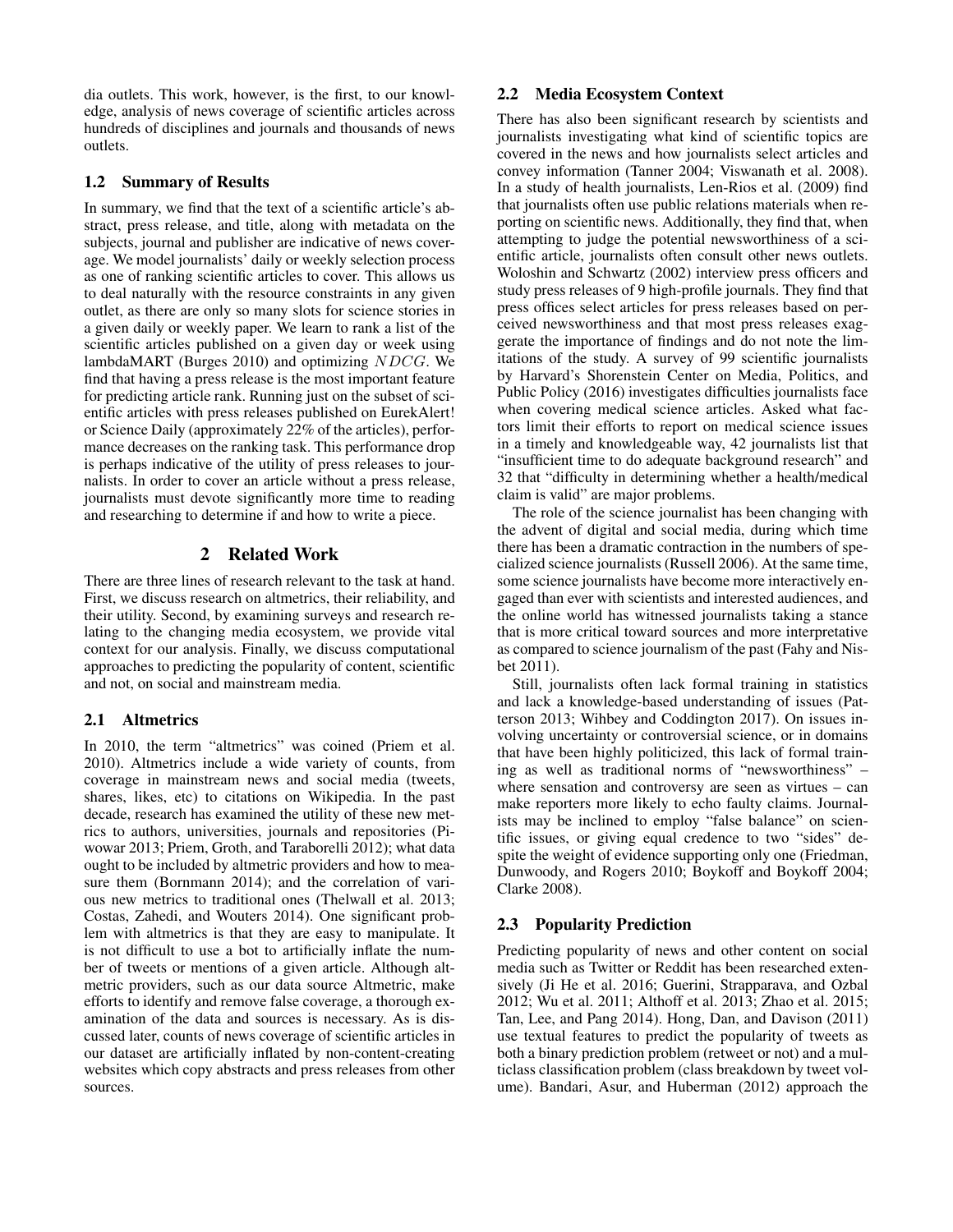problem of predicting the popularity of a news article on Twitter prior to its release, rather than after observing its initial reception. As features, they use the news source, category of the article (subject), subjectivity of article language, and named entities in the article. They predict the number of tweets using various regression and classification algorithms (binning the tweets into categories by count). They find that publication source is the most important feature. Tan, Friggeri, and Adamic (2016) track the flow of information from press releases to news articles to shares and comments on Facebook. They consider press releases of four types: political, technological, finance, and science (limited to MIT, Stanford and Berkeley), and track their coverage through 1800 news outlets. Controlling for the popularity of the news outlet, they predict news article shares on Facebook, using a variety of features, including subjectivity, positivity, and unigram coverage of the press release source.

There has also been research predicting the popularity specifically of scientific content in both the news and academia. Wallace, Paul, and Elhadad (2015) use logistic regression trained on textual and metadata features to identify attributes of health science articles which correlate with issuance of a press release and media coverage. They use two data sets: approximately 1,300 scientific articles with news coverage in Reuters and 27,000 matched sample (same journal and year) articles with no coverage, and approximately 800 scientific articles published in JAMA with press releases along with 10,000 negative samples. Zhang et al. (2016) build on this work, using supervised LDA and augmenting Sumner's dataset of 462 articles, press releases and news stories to this analysis (Sumner et al. 2014). They find various textual features, such as "95% CI" and "drinking" to be predicative of both press release issuance and news coverage, indicating that scientific journals tend to disseminate press releases for articles whose content is likely to be newsworthy.

Guerini, Pepe, and Lepri (2012) analyze popularity as indicated by an article's number of downloads, bookmarks, and citations. They attempt to model non-topical features of the abstract, such as readability, percentage of pronouns and percentage of future tense verbs. Their dataset consists of articles from the fields of physics and astronomy.

Yogatama et al. (2011) analyze popularity of papers in two fields, economics and computational linguistics, also using downloads and citations as a metric of popularity. They find that textual features improve prediction accuracy over just the metadata features of author name, subject and conference venue.

### 3 Dataset

Altmetric tracks a manually-curated list of over 2000 RSS feeds from news websites in various languages.<sup>2</sup> Given a recently crawled news article, they detect scientific coverage and match it with the original journal article using two methods: 1) search for links to content published in journals or on other academic platforms 2) extract potential journal names, article titles and author names, perform a search on

CrossRef in a time window of the 45 days before and after the news report's publication, and link to journal article if CrossRef returns a match. The second, information extraction, method is only applied to English news articles.

Altmetric has provided us with the DOIs of every (tracked) scientific article published in 2016 which received (tracked) news coverage in 2016. This totals 91,997 scientific articles. Querying their database for these DOIs, we are able to retrieve the metadata on each article. $3$  This includes the following bibliographic information (note, Altmetric does not have complete bibliographic information for all scientific articles): title, abstract, journal, publisher, subjects. Additionally, we use the CrossRef API to retrieve accurate dates (date on which the publisher deposited metadata) and more subjects for each scientific article.<sup>4</sup> Counts for each feature type are as follows (out of 91,997 possible): Title: 91,990, Abstract: 65,748, Journal: 91,438, Publisher: 52,417, Subjects (at least one type): 86,203.

Altmetric's API also provides the names of and links to each associated news outlet for a given scientific article. There are 640,610 news articles across 2,057 outlets referencing one or more of the scientific articles. In order to find and download press release(s) associated with each article, we search for two prominent press release aggregation/publication websites, EurekAlert! and Science Daily, in Altmetric's list of relevant news articles for each scientific articles. EurekAlert! is a global news service operated by the AAAS. It is a prominent source for journalists to find press releases from universities, medical centers, journals, government agencies, corporations and other organizations. They publish press releases from all areas of science, medicine, and technology. We find and download press release(s) for 18,287 scientific articles. Science Daily, another prominent press release aggregation website, similarly publishes selected press releases submitted by universities and research organizations. We are unable to download any articles from their website, however, as they block scraping.

#### 3.1 What is Real News Coverage?

The presence of EurekAlert and Science Daily in the list of news source indicates that Altmetric does not track solely mainstream news websites, but also press release publication and aggregation websites. Through manual inspection of outlet publication frequencies and content, we discover that a number of news outlets tracked by Altmetric are not real news outlets which create original content. Specifically, we find that a significant percentage of the coverage for a large number of scientific articles is by outlets which simply copy abstracts or press releases from EurekAlert! or are themselves sources of press releases (such as the MIT press office).

#### 3.2 Copy Detection

Since we aimed to predict "real" coverage of new articles where a journalist had taken the time to craft a story, we use two methods to detect outlets which do not produce real

<sup>2</sup> https://www.altmetric.com/about-our-data/our-sources/news/

<sup>&</sup>lt;sup>3</sup>https://api.altmetric.com/docs/call\_fetch.html

<sup>4</sup> https://github.com/CrossRef/rest-api-doc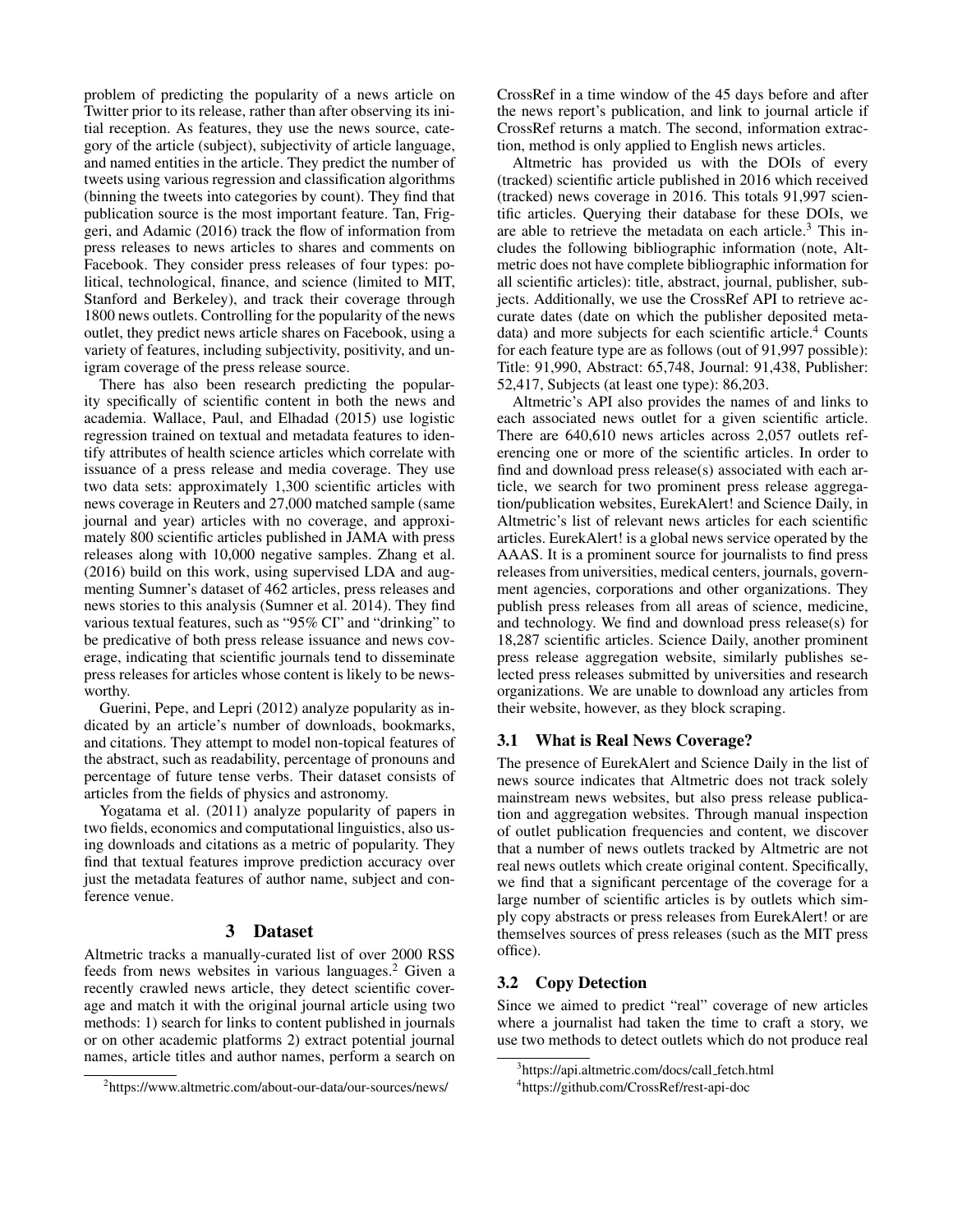

Figure 1: Outlet publication frequency in training set, the first 39 Weeks (276 days) of 2016.

content, finding and removing those which exactly copy abstracts or press releases. One method is based on n-gram overlap, the other on publication frequency. We are able to successfully crawl 474,734 of the related news articles from 1,860 outlets. We then extract the article content using Readability.<sup>5</sup> We lowercase then transform each abstract, press release (from EurekAlert!) and news article into a vector of counts of five-grams. For each article published by each news outlet, we compute its cosine similarity to its parent abstract and press release(s). We identify an outlet as a copier if at least 25% of its news articles have cosine similarity greater than 0.7 to one of the potential sources. This threshold was selected through manual inspection of outlet similarities on our training set (the first 39 weeks, 276 days, of 2016) to be robust to noise from imperfect removal of ads and marginalia in the HTML and outlet-specific boilerplate text. This results in a list of 136 outlets, a mix of press release, university, and special topic websites such as PR Web, MIT News and Seed Daily. Most outlets copy press releases, while a few copy abstracts.

This overlap method, however, does not capture all copiers. Certain science-roundup websites, such as Physician's Briefing, post weekly or monthly review pages which are simply copies of all relevant press releases. The presence of all the extra text lowers the cosine similarity with the original source below our target threshold. Other websites often post only article meta-data. Lastly, nearly two hundred websites, such as Science Daily, either block crawling or removed the news story before we are able to crawl it. In order to identify potentially copying outlets among these, we examine frequency of publication during our training set.

Our intuition is that outlets publishing content on a very large number of articles each day are most likely not generating new content, but simply scraping EurekAlert!, the journal, or some other parent source then posting the content on their website according to a simple rule such as journal name or article subject. Through manual inspection of source frequencies and content, we identify covering 10 scientific articles per day as a reasonable threshold to distinguish real news outlets from copiers. Figure 1 displays outlet publication frequency in the training set. 972 outlets

cover fewer than 1 article per week, 1031 between one a week and 10 a day, and 20 outlets more than 10 per day. EurekAlert! is the highest occurring outlet in the training set, covering 13,925 scientific articles. There are 34 news sources in test set not present in the training set. The highest frequency mainstream news outlet in our training set is the Daily Mail, publishing stories referencing approximately 9 scientific articles per day. The Huffington Post is in second at just under 7 per day. This method detects 20 super high frequency outlets, 10 of which are already identified by the five-gram cosine similarity method. Thus we identify a total of 146 copiers and remove these copiers from the list of news coverage for each scientific article.

#### 4 Predicting Scientific Article Popularity

We approach the problem of predicting the popularity of a scientific article as a ranking task. Given all of the articles published on a given day or in a given week, we aim to learn to rank them by a relevance metric corresponding to the number of real news articles. We treat each week or day as a query, then grade each article's relevance according to its real news coverage.

We calculate relevance as follows: for a given period of time, take threshold 1,  $T_1$ , as the amount of news coverage of scientific article in the 50th percentile + 1 and threshold 2,  $T_2$ , as the amount of news coverage of the scientific article in the 90th percentile  $+1$ . We label an article's relevance,  $R$ , as follows:

$$
R_0: 0 \le c < T_1
$$
\n
$$
R_1: T_1 \le c < T_2
$$
\n
$$
R_2: T_2 \le c
$$

where  $c$  is the number of news articles published on a given scientific article. At the granularity of a day, on average, the relevance thresholds are  $T_1 = 1.93, T_2 = 10.46$ . At a week, the average thresholds are similar, at  $T_1 = 1.98$  and  $T_2 = 10.73$ . Although coverage varies significantly day-today, where a scientific article with 20 news articles could be labeled as relevance 1 or 2 depending on the competing articles that day, at the week level, the thresholds are relatively uniform.

Our intuition for determining relevance is as follows: say a journalist were to be presented with a list of the scientific articles published on a given day or in a given week for which Altmetric had tracked some amount of real coverage. In order to select which articles to write on, the journalist would need to read some number of press releases and abstracts. Reading or skimming all scientific articles covered by Altmetric, at approximately 250 articles per day, is unfeasible. Additionally, half of those articles are relevance 0, covered by 1 or no real news outlets, and thus are of questionable importance. Sorting by predicted relevance allows journalists to read only a small subset of articles a day, knowing these articles are predicted to be widely popular and interesting to a broad audience. Although journalists may be interested exclusively in relevance 2 scientific articles, we include relevance 1 (instead of a binary relevance

<sup>5</sup> https://github.com/buriy/python-readability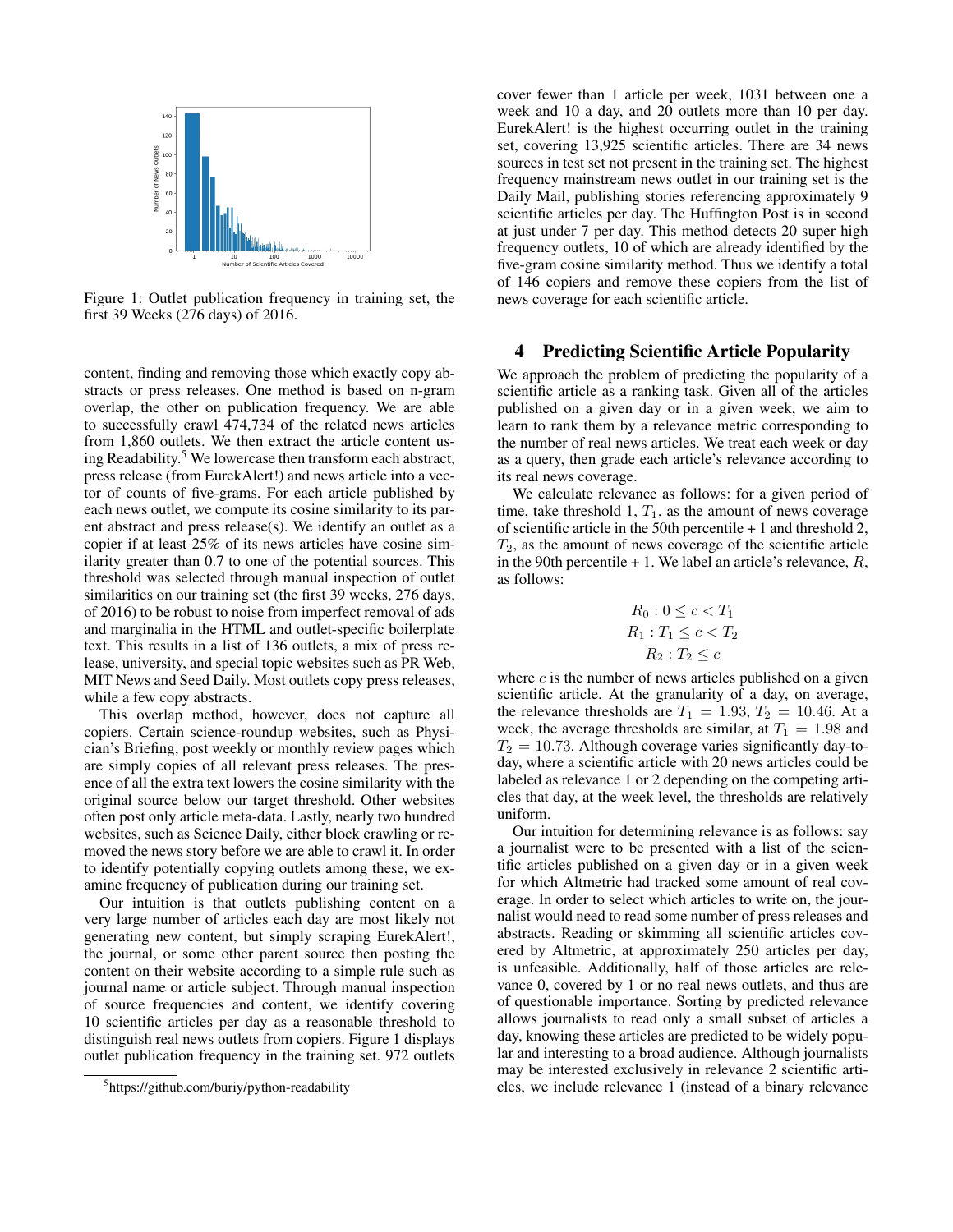| <b>Journal</b>                  | Avg. Coverage |
|---------------------------------|---------------|
| <b>JAMA</b> Internal Medicine   | 21.2          |
| JAMA: Journal of the American   | 16.9          |
| Medical Association             |               |
| Pediatrics                      | 16.5          |
| <b>Current Biology</b>          | 16.1          |
| <b>JAMA</b> Pediatrics          | 15.0          |
| MMWR: Morbidity & Mortality     | 14.9          |
| <b>Weekly Report</b>            |               |
| Circulation                     | 14.7          |
| New England Journal of Medicine | 14.4          |
| <b>Nature Geoscience</b>        | 13.0          |
| Nature Climate Change           | 13.0          |

Table 1: Top 10 journals by average amount of real news coverage. Only journals with at least 100 articles in the dataset included in analysis.

task), to indicate that a mis-rank of a relevance 2 below a relevance 0 is worse than below a relevance 1.

We use the first 39 weeks (276 days) of 2016 as our training set and evaluate on weeks 40-52 (days 277-365). There are 72,540 scientific articles in the training set. Their coverage ranges from 0 to 368 news mentions, with the scientific articles in the 50th and 90th percentiles receiving 1 and 9 news articles of coverage, respectively. There are 19,457 scientific articles in the test set. Their coverage ranges from 0 to 303, with the scientific articles in the 50th and 90th percentiles receiving 1 and 11 news articles of coverage, respectively.

## 4.1 Model

We use the learning-to-rank algorithm, lambdaMART (Burges 2010). LambdaMART directly optimizes ranking quality measures such as Normalized Discounted Cumulative Gain (NDCG) and Mean Average Precision (MAP) using gradient boosted decision trees. We use Microsoft's LightGBM to train the model, training it to optimize NDCG. For the daily problem, we optimize and evaluate on NDCG@10 since it is a usual search engine metric and we found 10 to be the upper limit on the number of scientific articles a real news outlet would cover in a day. For the weekly problem, we optimize and evaluate on a range of ranks 7, 35, and 70, corresponding to outlets which publish on 1, 5, or 10 scientific articles each day. We use DART (Dropouts meet Multiple Additive Regression Trees) as the boosting type, as previous research has shown that DART overcomes MART's issue of over-specialization to a considerable extent and improves performance on ranking tasks (Rashmi and Gilad-Bachrach 2015).

#### 4.2 Features

We extract and treat as binary features the earlier mentioned bibliographic features: Journal, Publisher. Table 1 displays the top 10 journals with at least 100 articles by average news coverage (all journals, however, are included as features). As expected, top journals such as JAMA, Pediatrics, New

| <b>Subject</b>                        | <b>Avg. Coverage</b> |
|---------------------------------------|----------------------|
| health information management         | 15.4                 |
| health, toxicology and mutagenesis    | 10.7                 |
| pediatrics, perinatology, and child   | 10.5                 |
| health                                |                      |
| environmental science, miscellaneous  | 10.1                 |
| agricultural and biological sciences, | 9.7                  |
| miscellaneous                         |                      |
| internal medicine                     | 9.5                  |
| general earth planetary sciences      | 8.9                  |
| epidemiology                          | 8.8                  |
| archaeology                           | 87                   |
| social sciences, miscellaneous        | 84                   |
|                                       |                      |

Table 2: Top 10 CrossRef subjects by average amount of real news coverage. Only subjects describing at least 100 articles in the dataset included in analysis.

England Journal of Medicine, and Nature, make up most of the top 10.

We also extract and treat as binary features four different types of subjects from Altmetric and CrossRef: Medline subject codes for journal (Altmetric), subjects as indexed by SCOPUS (Altmetric), publisher subjects (Altmetric), and CrossRef subjects. Subjects are mostly at the granularity of the journal or higher. Similar journals have subjects in common, with, for instance, the journals Nature Conservation, Conservation Biology, Ecology and Evolution, and many more sharing the CrossRef subject "nature and landscape conservation." Multidisciplinary journals, such as PNAS and Nature, are often tagged with more general subjects such as "science" or "multidisciplinary." Table 2 displays the top 10 CrossRef subjects describing at least 100 articles by average news coverage. As expected, health related subjects top the list, along with those related to the environment. Unfortunately, but as expected, "general computer science" and "computational mathematics" secured the last places, at 0.5 and 0.3 news articles on average, respectively.

We also extract textual features, when available, for each document: Title, Abstract, Press Release. For scientific articles with more than one press release, we randomly select one. For each type of text document, we preprocess using a standard English stop word list, extracting counts of unigrams and bigrams, keeping tokens which appear in more than one document and no more than 80% of documents of the same type in the training set. We keep the 30,000 most frequently occurring features in the training set. We then scale the vectors of counts by tfidf weights fit on the training set.

Finally, we create a boolean feature hasPR indicating whether the scientific article received coverage on one of the two prominent press release aggregation websites, EurekAlert! or Science Daily. We hypothesize that mention on one of these would expose the scientific article to more journalists and thus garner more coverage.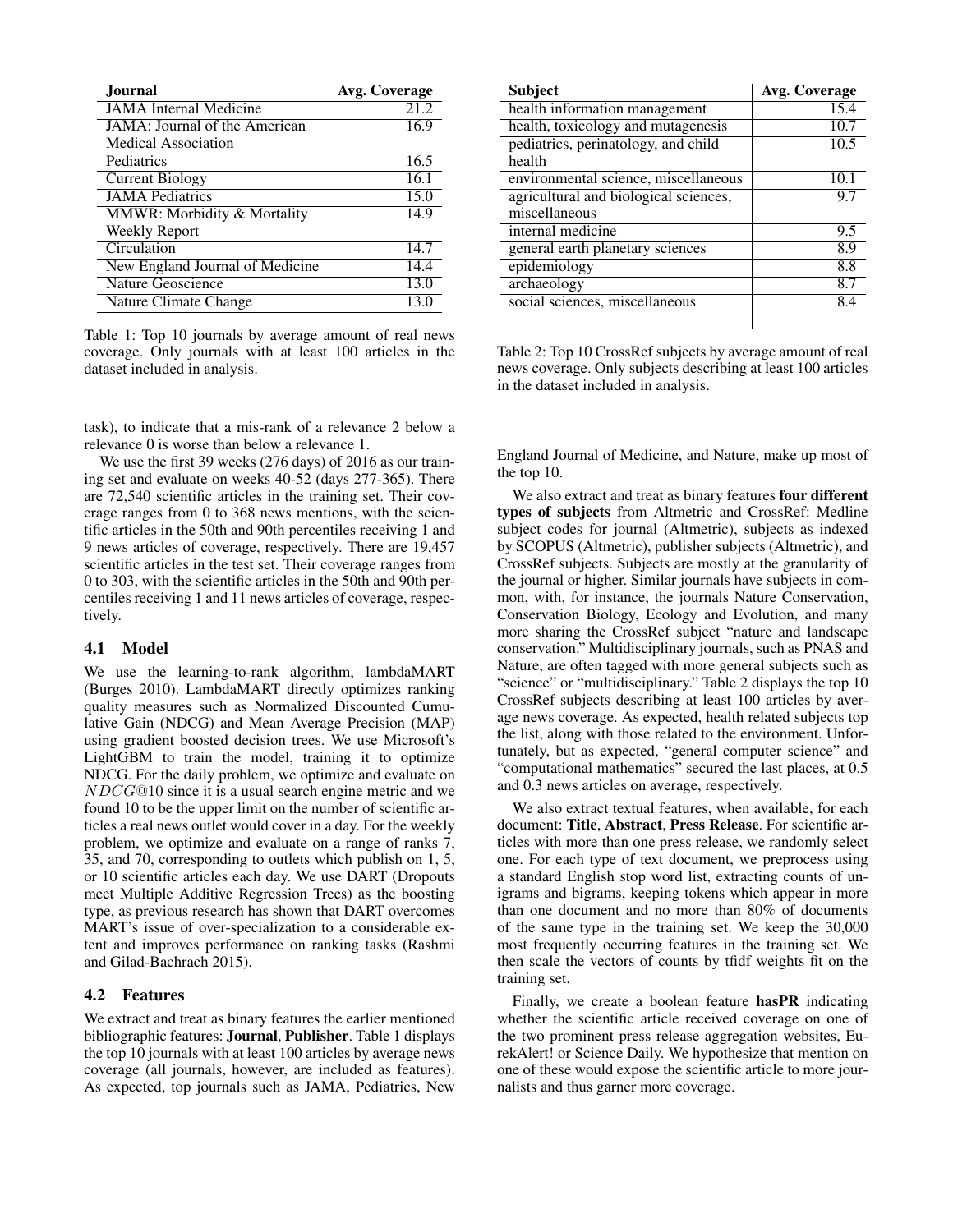|                                 |                                  | <b>Day</b> | Week                |         |         |
|---------------------------------|----------------------------------|------------|---------------------|---------|---------|
|                                 | <b>Features</b>                  | NDCG@10    | NDCG@7              | NDCG@35 | NDCG@70 |
|                                 | Metadata (excluding hasPR)       | 0.4114     | 0.4513              | 0.4460  | 0.4068  |
|                                 | Metadata                         | 0.5485     | 0.6758              | 0.6148  | 0.5740  |
|                                 | Metadata + $Title$               | 0.6112     | $\overline{0.7615}$ | 0.6778  | 0.6097  |
| All Articles                    | Metadata + Abstract              | 0.6116     | 0.7935              | 0.6920  | 0.6284  |
|                                 | Metadata + Press Release         | 0.5957     | 0.7563              | 0.6943  | 0.6344  |
|                                 | Metadata + Title + Abstract      | 0.6114     | 0.8236              | 0.6944  | 0.6280  |
|                                 | Metadata + Title + Press Release | 0.6209     | 0.8107              | 0.7282  | 0.6472  |
|                                 | Title + Abstract + Press Release | 0.6273     | 0.8868              | 0.7076  | 0.6416  |
|                                 | <b>All Features</b>              | 0.6354     | 0.8841              | 0.7313  | 0.6621  |
|                                 |                                  |            |                     |         |         |
|                                 | Metadata                         | 0.5101     | 0.4775              | 0.4433  | 0.5307  |
|                                 | Metadata + Title                 | 0.5362     | 0.4782              | 0.4584  | 0.5259  |
|                                 | Metadata + Abstract              | 0.5611     | 0.5629              | 0.5085  | 0.5721  |
| Conditioned on<br>Press Release | $Metadata + Press$ Release       | 0.5841     | 0.6015              | 0.5315  | 0.6009  |
|                                 | Metadata + Title + Abstract      | 0.5657     | 0.6020              | 0.4936  | 0.5597  |
|                                 | Metadata + Title + Press Release | 0.5888     | 0.6036              | 0.5350  | 0.6050  |
|                                 | Title + Abstract + Press Release | 0.5902     | 0.5526              | 0.5251  | 0.5904  |
|                                 | All Features                     | 0.6065     | 0.6156              | 0.5559  | 0.6106  |

Table 3: Daily and weekly popularity prediction: results on all articles then conditioning on press release issuance. Metadata features include hasPR, subjects, journal and publisher. After conditioning on press release issuance, there are some days on which fewer than 10 scientific articles were published - for those days NDCG is calculated up to that number of scientific articles. Best result for each column is in bold. Models in each column that the respective best performing model significantly outperforms are italicized ( $p < 0.05$ , permutation test).

## 5 Results

We present results on three tasks. The first two tasks are ranking ones. In task one, we attempt to learn to rank lists of scientific articles grouped by day. In task two, we perform the same task, but on lists of scientific articles grouped by week. For task three, we consider the binary task of differentiating between scientific articles with real coverage and those with coverage only from press release issuers and copiers.

## 5.1 Daily Prediction

See Table 3 for results for this experiment. In line with previous research, textual bag-of-words features provide baseline performance higher than just metadata features. The model using all features performs the best, but it does not statistically significantly outperform models using all textual features or metadata, title and press release features.

Table 4 lists the top features for the best performing feature set, all features. Due to the nonlinear nature of gradient boosted trees, we are unable to exactly determine the polarity of different features, only their importances, given by the number of times on which they were split. We approximate feature polarity by the difference in average relevance of documents with and without each feature.

To note, interpretation of these features, especially single features, is highly conjectural. Regardless, we provide some discussion and speculation. As expected, coverage on EurekAlert! or Science Daily is very predictive, as are generally popular and unpopular subjects such as medicine (popular) and chemistry (unpopular). As can be seen in table 4,

| # Split | <b>Polarity</b> | <b>Feature</b>          | <b>Source</b> |
|---------|-----------------|-------------------------|---------------|
| 100     | 0.57            | hasPR                   | hasPR         |
| 88      | 1.31            | mesothelioma            | abstract      |
| 85      | 0.44            | patients                | press release |
| 83      | $-0.21$         | life sciences           | scopus subj   |
| 70      | $-0.37$         | alzheimer               | abstract      |
| 61      | 0.16            | years                   | abstract      |
| 54      | 0.65            | health information      | crossref subj |
|         |                 | management              |               |
| 48      | 0.82            | Massachusetts           | publisher     |
|         |                 | <b>Medical Society</b>  |               |
| 46      | 0.18            | 95                      | abstract      |
| 42      | 0.31            | The Royal Society       | publisher     |
| 41      | 0.62            | people                  | press release |
| 39      | 0.59            | years                   | press release |
| 38      | 0.65            | zika virus              | title         |
| 35      | 0.20            | science                 | journal subj  |
| 33      | 0.00            | agricultural and        | scopus subj   |
|         |                 | biological sciences     |               |
| 32      | 0.61            | <b>Science Advances</b> | journal       |
| 31      | 0.19            | medicine                | journal subj  |
| 31      | $-0.20$         | chemistry               | scopus subj   |
| 30      | 0.14            | Elsevier                | publisher     |
| 30      | 0.13            | evidence                | abstract      |

Table 4: Daily popularity prediction. Features: All features. 20 most important features. Polarity calculated by difference in average relevance of documents with and without each feature.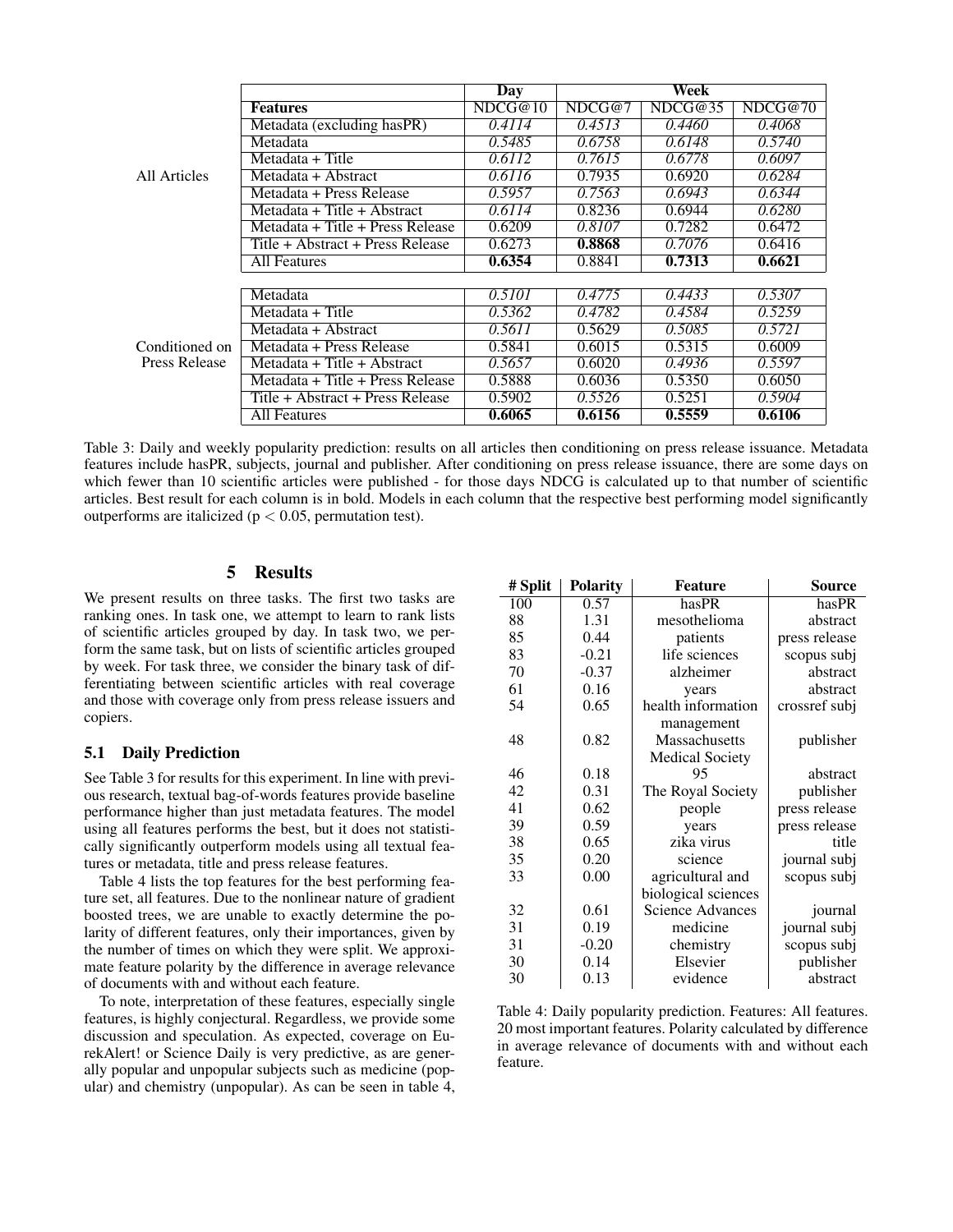medically related text and metadata features, such as "patients," "alzheimer," "health information management," and "medicine" are also important and of mostly positive polarity, since medical articles attract greater news coverage than, say, a recently published computer science paper. As we discuss later, the presence of "alzheimer" as an important, negative feature is more an artifact of the dataset than an identification of trends in popularity. We also find an artifact of year (2016) of the dataset with the feature "zika virus," due to the 2015-2016 zika epidemic in North and South America. Three publishers appear in the top 20, the Massachusetts Medical Society, the publisher of the New England Journal of Medicine, one of the most prestigious peer-reviewed medical journals, "The Royal Society," publisher of the less prestigious, but longest-running scientific journal, "Philosophical Transactions of the Royal Society," and "Elsevier," one of the largest science publishers.

#### 5.2 Weekly Prediction

See Table 3 for results for this experiment. Relative performance on the weekly task is similar to its daily counterpart. Understandably, performance is best when optimized for and evaluated on smaller ranks for NDCG since weekly scientific article lists are long and there are more super popular, possibly easier to rank, articles which can fill the top 7 or 35. Segmenting dates by week rather than day may be more realistic, since scientific articles compete for news coverage with articles published around the same time rather than just those published on the same day.

At ranks 35 and 70, as in the daily prediction task, the models using all features perform the best, but not statistically significantly better than models trained on some feature subsets. At rank 7, the model trained on textual features outperforms the model with all features, but not statistically significantly.

Table 5 gives the top features for the model trained to optimize NDCG@7 and using textual features. Again, medical and people-related terms, such as "diet," "participants," and "health" are quite important and of positive polarity. Interestingly, "protein" in the press release is of positive polarity on average, whereas it is negative when present in the abstract. We hypothesize that this may be because, on average, very technical scientific papers, such as those mentioning proteins and cells, are less accessible to journalists, but those which garner a press release are much more likely to be read and covered. Similar to Zhang et al. (2016) "95" (for 95% CI) is an important, positive feature, perhaps since this is commonly found in results of medical studies that may be of interest to the general public.

### 5.3 Condition on Press Release Issuance

Since having a press release on EurekAlert! or Science Daily is, understandably, correlated with increased news coverage, we repeat the same experiments on the subset of scientific articles with press releases posted on EurekAlert! or Science Daily. This subset consists of 20,546 scientific articles. Thresholds between relevances are much higher on this subset, with thresholds at the daily level of  $T_1 = 3.64$  and

| # Split | <b>Polarity</b> | <b>Feature</b> | <b>Source</b> |
|---------|-----------------|----------------|---------------|
| 103     | 0.60            | study          | press release |
| 94      | 1.29            | mesothelioma   | abstract      |
| 86      | 0.18            | 95             | abstract      |
| 75      | $-0.35$         | alzheimer      | abstract      |
| 62      | 0.46            | patients       | press release |
| 60      | 0.58            | use            | press release |
| 45      | 0.24            | protein        | press release |
| 44      | 0.21            | health         | abstract      |
| 41      | $-0.14$         | cell           | abstract      |
| 40      | 0.13            | evidence       | abstract      |
| 39      | $-0.20$         | protein        | abstract      |
| 39      | 0.82            | diet           | press release |
| 38      | 0.61            | years          | press release |
| 38      | 0.64            | people         | press release |
| 38      | 0.20            | participants   | abstract      |
| 33      | 0.34            | issue          | press release |
| 31      | 0.24            | world          | abstract      |
| 31      | 0.59            | evidence       | press release |
| 28      | 0.16            | body           | abstract      |
| 28      | 0.16            | years          | abstract      |

Table 5: Weekly popularity prediction. Optimizing NDCD@7. Features: Title, abstract, press release. 20 most important features. Polarity calculated by difference in average relevance of documents with and without each feature.

 $T_2 = 30.36$ , and  $T_1 = 3.53$  and  $T_1 = 33.04$  at the weekly level, on average.

As seen in Table 3, this problem is harder, with the best performance on the daily task at 0.6065, using all features, and 0.6156 on the weekly task at rank 7, using all features. However, although harder, this problem may be more realistic since, as noted in the introduction, many journalists start with press materials to inform what science they cover before reading original articles. Table 6 displays the top 20 features for the daily experiment using all features. Important features for these experiments are similar to those listed for the experiments including all scientific articles, except features from the press release are more prevalent. This makes sense as press releases were issued for all articles in this subset (and we have the text of most of them), and press releases are an important source text for journalists. We do not list features from the weekly experiments as they are quite similar.

#### 5.4 Coverage vs No Coverage

In the previous experiments, we treat articles with news coverage from only automatic copying of abstracts or press releases as having coverage count 0. In this section, we also explore the binary prediction problem of differentiating between those 0 count articles and those with any amount of real news coverage. We create a matched sampling problem using the 34,329 scientific articles with no real news coverage as negative examples. For each negative example, we attempt to find a positive example: 1. with the same subject fields, 2. published in the same journal, 3. published within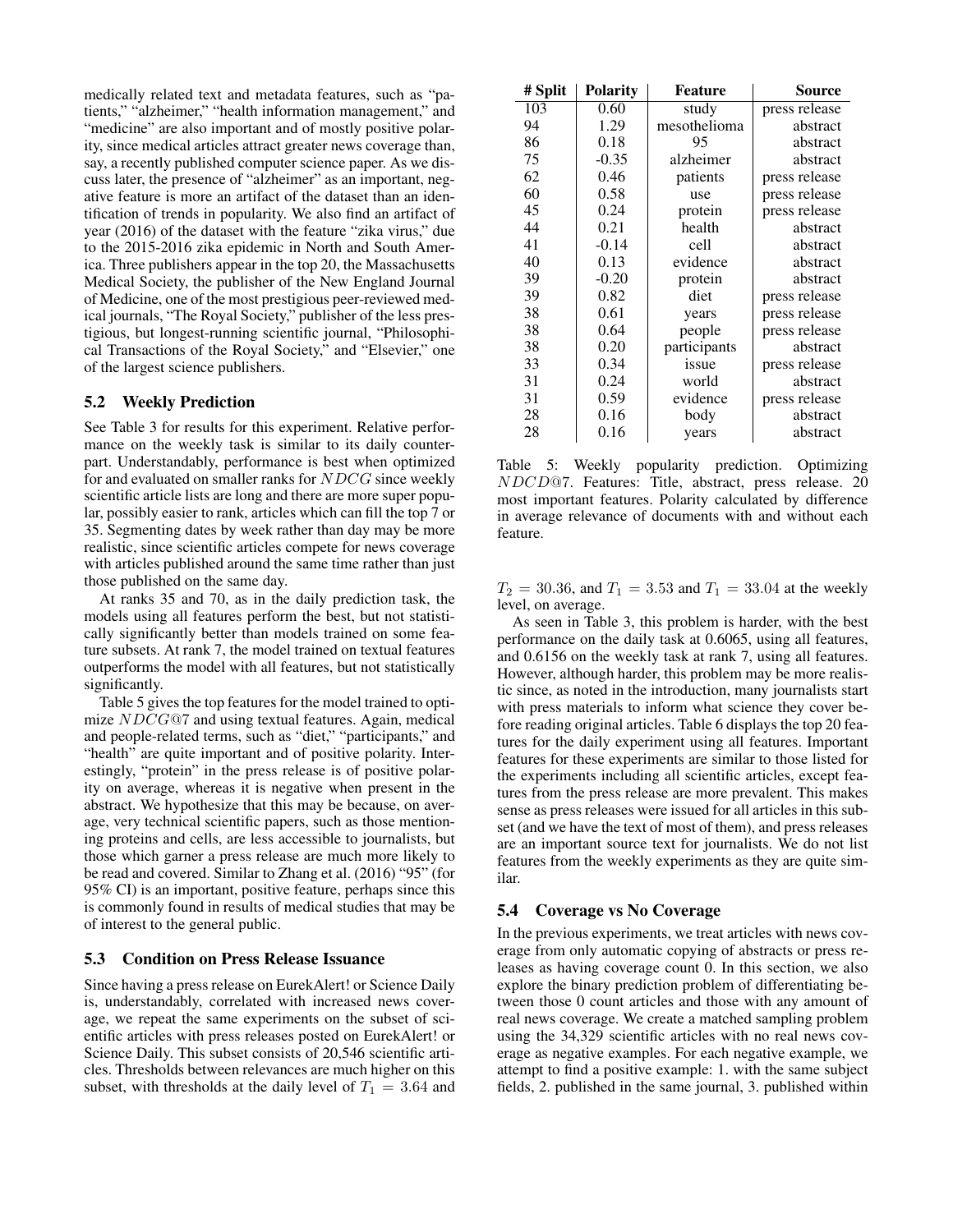| # Split | <b>Polarity</b> | Feature          | Source        |
|---------|-----------------|------------------|---------------|
| 55      | 0.17            | people           | press release |
| 54      | 0.30            | years            | abstract      |
| 50      | 0.13            | evidence         | press release |
| 39      | 0.34            | Nature           | journal       |
| 38      | 0.52            | zika             | title         |
| 33      | 0.14            | planet           | press release |
| 33      | 0.40            | American Medical | publisher     |
|         |                 | Association      |               |
| 33      | 0.09            | humans           | press release |
| 31      | $-0.01$         | patients         | abstract      |
| 30      | $-0.22$         | protein          | press release |
| 30      | 0.33            | 95               | abstract      |
| 29      | $-0.03$         | patients         | press release |
| 28      | 0.23            | published today  | press release |
| 27      | 0.12            | study            | press release |
| 27      | 0.13            | years            | press release |
| 26      | 0.19            | percent          | press release |
| 25      | 0.29            | consumption      | press release |
| 25      | 0.36            | foods            | press release |
| 24      | 0.13            | fossil           | press release |
| 23      | $-0.25$         | proteins         | press release |

Table 6: Conditioned on press release publication on EurekAlert! or Science Daily. Daily popularity prediction. Features: All Features. 20 most important features.

7 days of the negative instance, 4. did/did not receive a press release, depending on the negative example. If no such positive example exists, the negative sample is not included.

We find 8,436 matched pairs. We train logistic regression with the same train-test split (days 1-277, days 278- 365). Using all features, logistic regression achieves an F1 of 0.6037. Although many of the positive feature are sensible and similar to those found in the ranking experiments and previous research (Wallace, Paul, and Elhadad 2015; Zhang et al. 2016), we find that the negative features are dominated by alzheimers and dementia related terms in the title and abstract. These results are indicative of an oddity in the dataset provided by Altmetric, specifically the website Alzforum. Alzforum is an information resource website for alzheimers researchers and is one of the websites included in Altmetric's news crawl. Most of the Alzforum articles tracked by Altmetric post only article metadata, and the website was marked as a non-news source due to its super high rate of publication. Before sampling, Alzforum covers 8,347 of the 34,329 scientific articles with no real coverage and is the highest frequency outlet on that subset. However, it covers only 667 of the 57,668 scientific articles with real coverage. Of 8,436 matched pairs, Alzforum covers 1,380 negative and 224 positive samples. Although we control for subjects, they are typically more general, such as "neuroscience," "psychology and cognitive sciences," and "geriatrics and gerontology." Thus, we are unable to control for specific topics, such as alzheimers, and logistic regression learns that most alzheimers articles are unpopular.

| Weight    | <b>Feature</b>                   | Source        |
|-----------|----------------------------------|---------------|
| 0.8226    | fish                             | press release |
| 0.8236    | fat                              | press release |
| 0.8307    | screening                        | abstract      |
| 0.8803    | quantum                          | press release |
| 0.9044    | detection                        | title         |
| 0.9616    | Project HOPE -                   | publisher     |
|           | The People-to-People             |               |
|           | Health Foundation, Inc.          |               |
| 0.9646    | early                            | title         |
| 1.0459    | <b>American Chemical Society</b> | publisher     |
| 1.1415    | time                             | title         |
| 1.2791    | <b>Oxford University Press</b>   | publisher     |
| $-1.1910$ | protein                          | title         |
| $-1.0599$ | protein                          | press release |
| $-0.9404$ | medicine                         | title         |
| $-0.9334$ | cell                             | title         |
| $-0.9287$ | mechanism                        | title         |
| $-0.8788$ | expression                       | title         |
| $-0.8500$ | expression                       | abstract      |
| $-0.8041$ | genes                            | press release |
| $-0.8025$ | following                        | title         |
| $-0.7689$ | domain                           | title         |

Table 7: Conditioned on press release publication on EurekAlert! or Science Daily, matched pairs binary prediction problem, controlling for journal, subjects, and time. 10 most positive and most negative features.

### 5.5 Condition on Press Release Issuance

Similar to the ranking experiments, we repeat the matched sample experiment on the subset of articles which received a press release. We find 3,398 matched pairs and confirm that the positive and negative instances do not have disproportionate skew towards any one outlet. Using all features, logistic regression achieves an F1 of 0.5794. Table 7 lists the top features for these results. Top negative features appear to be those related to more technical scientific work, such as "proteins" and "genes" "expression", while positive features are related to health, such as "fat," "screening," and "Project HOPE," a publisher of health policy articles. Surprisingly, the American Chemical Society is a positive feature and "medicine" is a negative feature when occurring in the title.

## 6 Discussion

In this paper we present an analysis of news coverage of scientific articles across various disciplines, universities, journals, and news outlets. After filtering out press release and abstract issuance and copier websites, we approach the problem as a ranking one. For a given period of time, we learn to rank scientific articles by the amount of news coverage they receive. We find that textual features significantly improve the accuracy of the prediction over metadata features, with abstract and press release features providing the largest boost in accuracy. We find the most important feature to be whether the scientific article has a press release published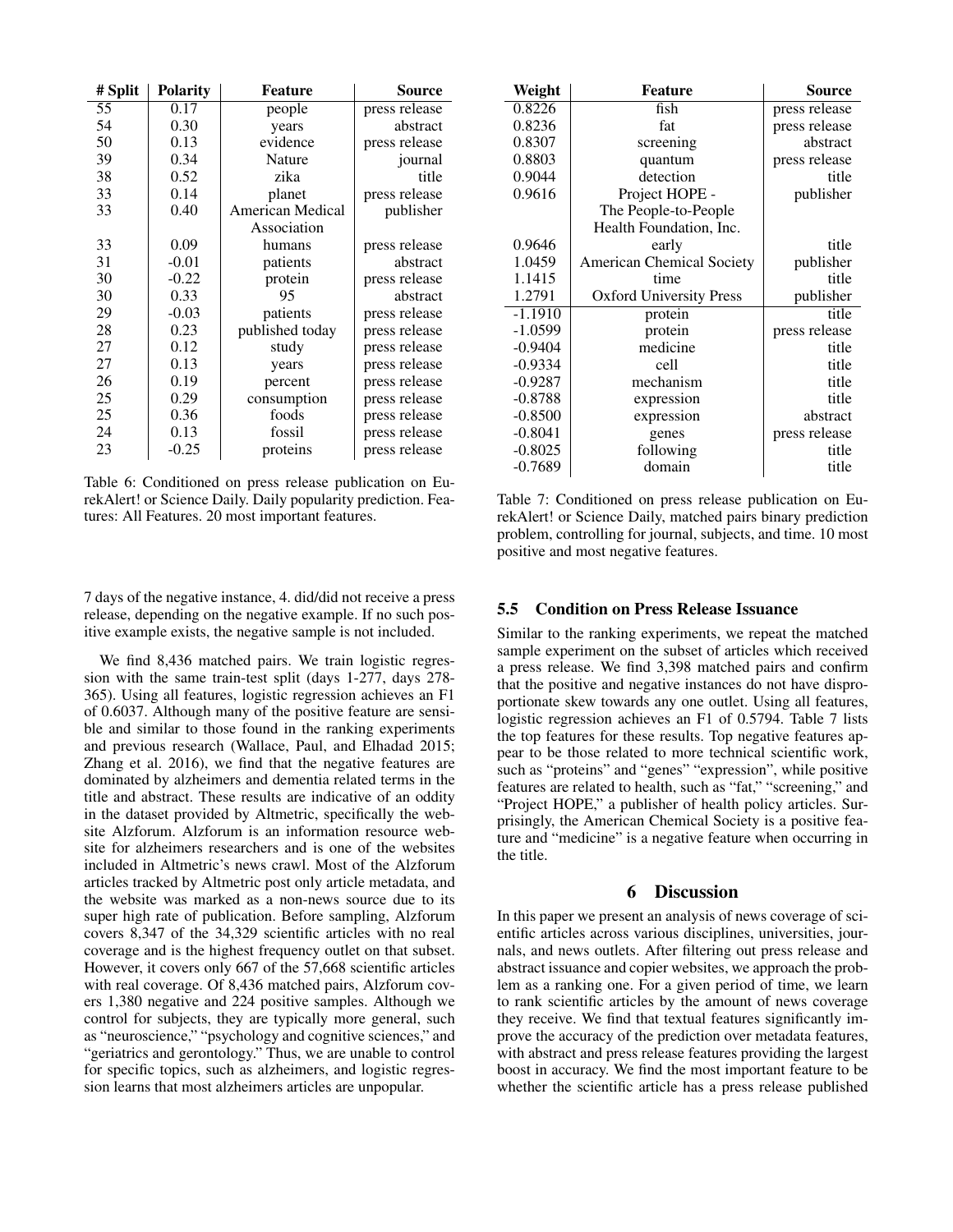on EurekAlert! or Science Daily. Conditioning on receiving press release coverage on at least one of these websites, we repeat these experiments, finding significant performance drop on the daily and weekly tasks. Performance on this task may be more realistic, though, since press releases are a valuable resource to journalists when writing a piece, and many journalists use them as a starting point when crafting an article.

We also examine the problem of predicting whether a scientific article will garner coverage by just press release issuance and copier websites, or whether it will receive real news coverage. We set up a matched sampling problem, controlling for journal, subjects, time and press release publication. On the subset of articles with press releases, we find that health-related terms are positively correlated with coverage, while technical scientific terms, such as protein and cell, are negatively correlated. In other words, use of certain keywords, along with strategic production of press materials, may account for patterns of attention, as well as neglect, for scientific topics across society.

Overall, we provide insights that speak to current issues in science communication, such as the "cycle of hype" and systematic bias in media selection. These dynamics potentially influence a range of downstream policy issues, from research funding potential to public opinion and risk perceptions. Establishing evidence of patterns of subjective media attention furnishes important knowledge relating to the public communication of science.

## 7 Future work

There are many avenues for future work with this dataset. Using the text of newspaper articles, we could model the process of information diffusion from scientific articles through press releases to news articles. There is a rich literature in tracing information diffusion in mainstream and social media, studying how to identify and track phrases that spread through networks (Leskovec, Backstrom, and Kleinberg 2009; Daniel M. Romero, Meeder, and Kleinberg 2011; Simmons, Adamic, and Adar 2011; Tan, Friggeri, and Adamic 2016). Retrieving reliable dates for the newspaper articles, we could examine the effects of coverage among outlets. For instance, if a major outlet like the New York Times covers a scientific article, does that article receive a bump in coverage the following day or week? Using date data, we could also examine relative publication speed and timing of different outlets, discovering which outlets report on scientific findings the fastest or slowest and which outlets consistently follow or precede others. Without date information, networks of information propagation could be inferred through analysis of patterns of copying among outlets.

Expanding the dataset with scientific articles from other years would also enable further research. With data across multiple years, we could explore historical trends in the publication and reporting of scientific news. Furthermore, with additional years of data, author names might become a useful feature, similar to how Yogatama (Yogatama et al. 2011), using 10 years of economic research papers and 26 years of computational linguistics papers, finds that some authors are more prolific, producing more popular content than others.

## **References**

Althoff, T.; Borth, D.; Hees, J.; and Dengel, A. 2013. Analysis and forecasting of trending topics in online media streams. In *Proceedings of the 21st ACM international conference on Multimedia Pages*.

Bandari, R.; Asur, S.; and Huberman, B. A. 2012. The pulse of news in social media: Forecasting popularity. In *Proceedings of ICWSM*.

Bornmann, L. 2014. Do altmetrics point to the broader impact of research? an overview of benefits and disadvantages of altmetrics. *Journal of Informetrics* 8:895–903.

Boykoff, M., and Boykoff, J. 2004. Balance as bias: Global warming and the us prestige press. *Global Environmental Change* 14:125–136.

Brechman, J.; Lee, C.; and Cappella, J. 2009. Lost in translation?: a comparison of cancer-genetics reporting in the press release and its subsequent coverage in the press. *Sci Commun* 30:453–474.

Bubela, T.; Nisbet, M. C.; Borchelt, R.; Brunger, F.; Critchley, C.; Einsiedel, E.; Geller, G.; Gupta, A.; Hampel, J.; Hyde-Lay, R.; Jandciu, E. W.; Jones, S. A.; Kolopack, P.; Lane, S.; Lougheed, T.; Nerlich, B.; Ogbogu, U.; O'Riordan, K.; Ouellette, C.; Spear, M.; Strauss, S.; Thavaratnam, T.; Willemse, L.; and Caulfield, T. 2009. Science communication reconsidered. *Nature Biotechnology*.

Burges, C. J. 2010. From ranknet to lambdarank to lambdamart: An overview. Technical report, Microsoft Research.

Caulfield, T.; Sipp, D.; Murry, C. E.; Daley, G. Q.; and Kimmelman, J. 2016. Confronting stem cell hype. *Science* 352:776–777.

Clarke, C. E. 2008. A question of balance: The autismvaccine controversy in the british and american elite press. *Science Communication* 30:77–107.

Costas, R.; Zahedi, Z.; and Wouters, P. 2014. Do altmetrics correlate with citations? extensive comparison of altmetric indicators with citations from a multidisciplinary perspective. *Journal of the Association for Information Science and Technology* 66:2003–2019.

Daniel M. Romero, D. M.; Meeder, B.; and Kleinberg, J. 2011. Differences in the mechanics of information diffusion across topics: Idioms, political hashtags, and complex contagion on twitter. In *Proceedings of WWW*.

Donsbach, W. 2004. Psychology of news decisions factors behind journalists professional behavior. *Journalism* 5:131– 157.

Fahy, D., and Nisbet, M. C. 2011. The science journalist online: Shifting roles and emerging practices. *Journalism* 12:778793.

Friedman, S. M.; Dunwoody, S.; and Rogers, C. L. 2010. *Communicating uncertainty: media coverage of new and controversial science*. Routledge.

Geller, G.; Bernhardt, B. A.; and Holtzman, N. A. 2002. The media and public reaction to genetic research. *Journal of the American Medical Association* 287:773.